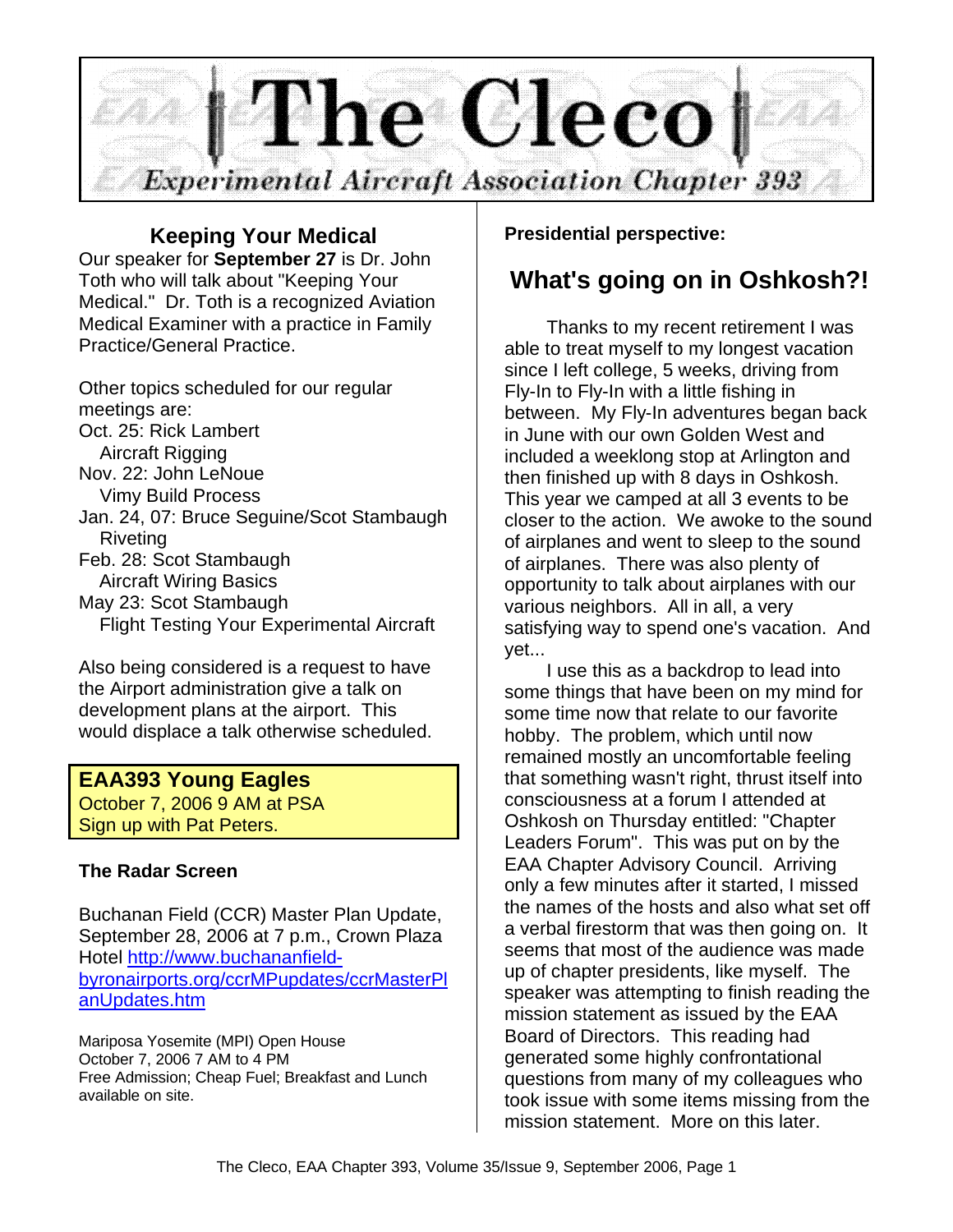We now back track to an encounter I had while working the main security gate at the Golden West Fly-In this last June. One of the attendees walked up to me, opened up his program, pointed to the EAA logo and asked me what it stood for. I explained about the EAA and that it was the parent organization that all the people who were responsible for this event belonged to. Later I approached one of the people responsible for managing Golden West and asked why there was no reference to the "Experimental Aircraft Association" in any of the signs at the Fly-In. I was informed that one of the conditions under which EAA provides sponsorship and permits the use of the EAA logo is that the logo must not be displayed anywhere near the word experimental. I was flabbergasted. EAA distancing itself from experimental? To me, experimental is mostly what EAA is all about.

This got me thinking. Upon returning home from the event I noticed that Sport Aviation magazine, the official publication of the EAA, which used to call itself "EAA's Monthly Membership Magazine" has, since 1/1/2001, referred to itself as "The Journal of Recreational Aviation". This change, even though it's right on the cover, was subtle enough to escape my notice for the better part of 5 years.

So we now have a situation where EAA seems to be trying to distance itself from the "Experimental" label. It has changed the focus, as stated on the cover, of it's magazine very quietly for many years. The magazine, which used to be full of "how to" articles, has for the better part of the last 10 or so years been mostly deficient in such articles until very recently. Instead it is now made up of mostly bland airplane articles and dreadful columnists that I consider several notches below their counterparts in the AOPA rag. Possibly the worst column by far has been that of the president. I used to look forward to reading Paul's column that always seemed to have something interesting to say. I read Tom's column for a few years and came to realize that it was mostly bureaucratic meanderings of little or

no interest. At best it was over-enthusiastic cheerleading and at worst a transparent attempt to manipulate our perception of whatever headquarters was pushing at that particular moment. Gone was the reveling in all things experimental, the wonder of new designs and accomplishments of the membership.

All these thoughts were just below the surface while I was sitting in this meeting on Thursday, listening to a significant minority of the 40 odd chapter presidents present ripping the EAA management for their loss of direction and abandonment of its experimental aviation roots. The speaker (I learned later was none other than Alan Shackleton, Executive Secretary of the EAA Board of Directors and Chairman of the EAA Chapter Advisory Council) was trying to sway an increasingly hostile crowd. At that point Bob Warner, Executive Vice President of EAA stepped in to attempt damage control. Now I've known Bob since the early days of Golden West. He is a very reasonable and intelligent guy, probably the best that headquarters has. But nothing that he said could sway this room. He took some very personal attacks and managed to keep his composure. Still he could offer nothing that would appease the crowd. Finally he came out and admitted that home builders and restorers made up only 1/3 of EAA members and that the organization was now focusing on the needs of the other 2/3 whom they described as those members interested in flying and those interested in following developments in experimental aviation. Alan had the gall later in the meeting to remind all those present that they must not forget their "obligation" to support the organization. It was a very poorly timed variation on the JFK line "Ask not what your country can do for you..." only this time it was "ask not what your EAA can do for you but what you can do for your EAA". And that about sums up my current impression of EAA management. To them, the organization currently exists to promote the board's view of aviation's future and we are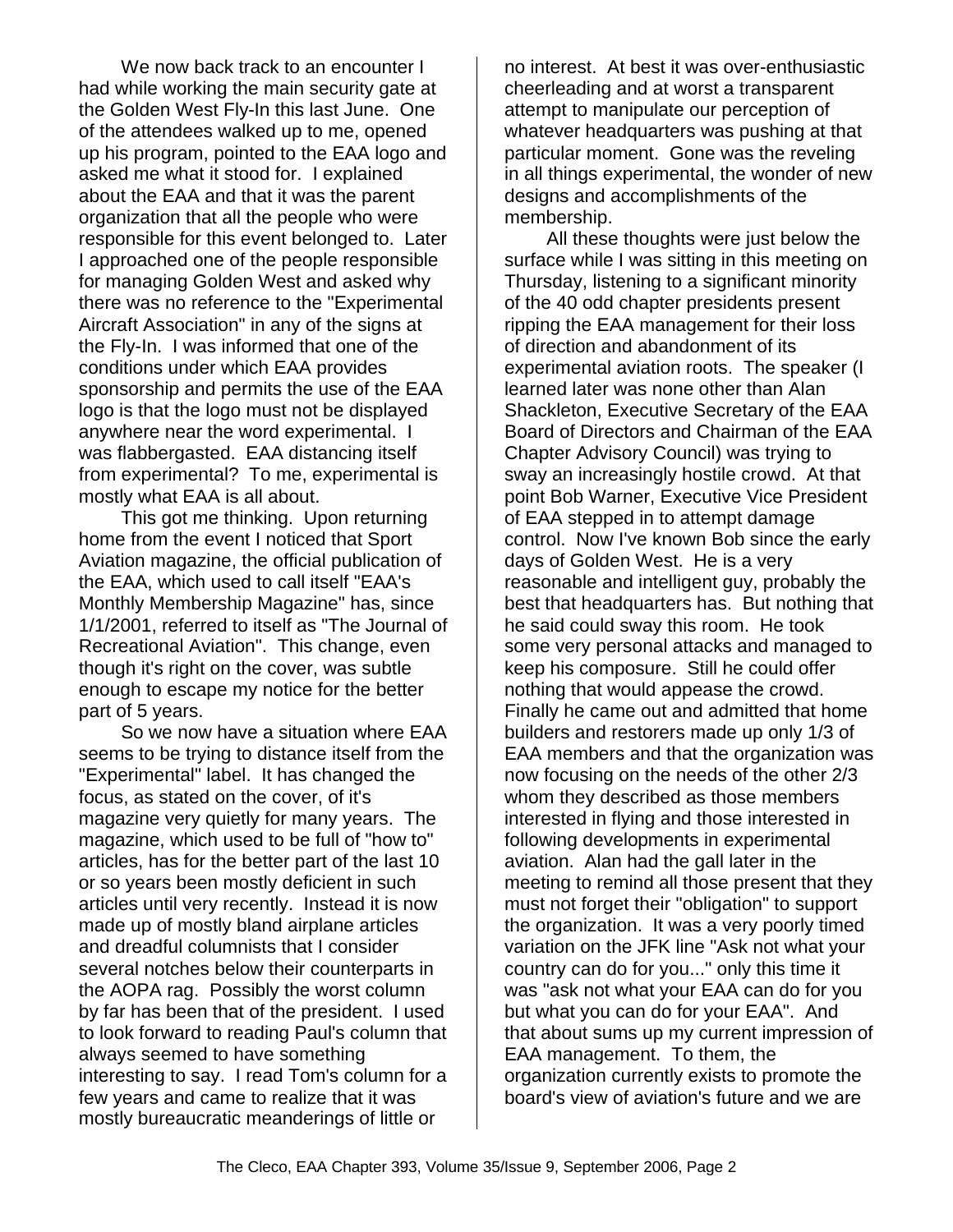obligated to support them regardless of the relevance to experimental aviation.

Oh yeah, the missing element in the EAA mission statement that started this brawl? Not one word about building airplanes anywhere in the entire document!

So here's my take on this whole situation. Tom Poberezny is a big fish in a little pond. This is a situation that he is working very hard to remedy. He needs to grow the pond. However the traditional pond, aka home builders, aren't growing very fast. He needs more members, lots more. This is where the EAA's 2 major new programs come in. Young Eagles provide a steady growth of the pilot/member pool of the future and the newest program, Light Sport Aircraft fills the most important short term requirement, lots of new pilot/members flying already built LSA's. It would seem that Tom wants nothing more than to be the head of a next generation AOPA. On the surface this seems to be a good thing, more flying members. However the down side to this new era is that the home builders become increasingly marginalized as we become a stagnant piece of a growing pie.

What I'm trying to do here is to get this issue out in the light of day where it can get a wide audience and spark lots of discussion and perhaps so we can put off for some time becoming increasingly less important to what used to be "our" organization.

Now here's what I want from you. I'm putting together a letter to send to Bob Warner outlining my concerns. I want you to bring your opinions to the next meeting and let me know how you feel. I also need to know if I'm sending this letter as president of EAA 393 or just Ken McKenzie, concerned member. Normally a letter like this would likely just be read by some lower level staffer who would record the dissenting note and file it in some sort of monthly log under general complaints and that would be the end of it. However since I know Bob personally, and more importantly, he knows me, I feel confident that whatever I send will make it to his desk. So what do we want brought to his attention and what do we

want him to do about it? I'll be awaiting your response at the meeting.

#### **EAA 393 General Meeting** August 23, 2006

Our speaker was Andy Marshal, who "wrote the book" *Composite Basics*, which is now is its seventh edition. Andy has sold the book rights to Aircraft Technical Publications, Inc., in Colorado at this point.

Andy often does this talk at Oshkosh, and has included a few new subjects. One of these is Lightning Strikes. He noted that there has been less concern recently because there have been less strikes. But they do strike metal airplanes, and they do strike carbon fiber airplanes. In the last few years there have been 9 planes blown out of the sky by lightning strikes, including a Boeing 747. On a metal airplane, the lightning usually makes just a pinhole in the surface. On a fiber glass airplane, it will make a hole the size of your fist. On a carbon fiber airplane, it will make a huge hole; it could even take the whole wing off a small plane. It is not clear why the carbon fiber is so much more susceptible to lightning damage. Don't go through bad weather with a carbon fiber plane! For the Boeing 787, the whole airplane is carbon fiber. There are protection systems for lightning for carbon fiber. The solution is to apply a layer of conductive material over the carbon fiber. One manufacturer produces Dexmet and another produces Strikeguard, which is an anodized expanded aluminum mesh. [See

http://www.compositesworld.com/hpc/issues /2006/July/1366/1 for additional information. -Ed.] Andy recommends getting a roll of Dexnet and coating the airplane with it. Bury it in adhesive. It will add more weight than a coat of paint, but it is worth it.

At Oshkosh, Andy noted that composite airplanes are not "per se" faster than metal aircraft. The RV series has a few composite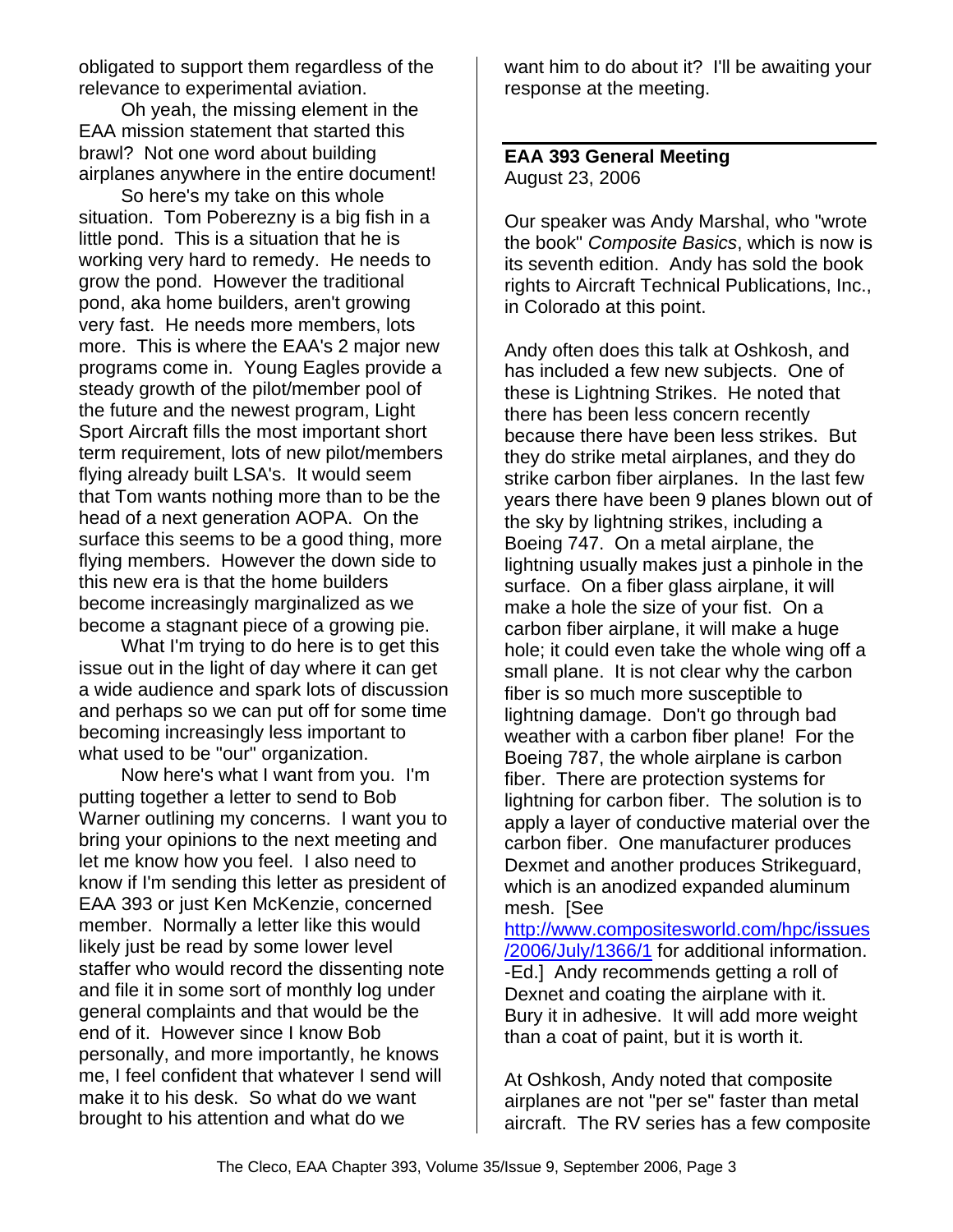pieces where convenient. Composite airplanes are still with us, but the biggest single type now is the RV series. The main composite airplanes are now the Glasairs and the Lancairs, since Rutan got out of the business. There are other brands but they suffer from lack of promotion.

The fundamentals of working with composites are very involved, like working with fine furniture. If it looks like junk, it probably is!

You need to protect your airplane from UV exposure. You have to paint the airplane. If the FAA finds a composite airplane unpainted, they will ground it! Be sure to use UV resistant paints. If the plane is not painted, the resin is what deteriorates. If you look at the surface of unpainted fiberglass after a month outside, you will see that one layer is almost gone.

Peel Ply: Peel ply is used to help release a part from the mold. Be sure to peel it off to leave a raw surface. It works well, but some peel plys leave a residue of their own. So, buy everything with a pedigree, e.g., Aircraft Spruce. Don't get war surplus stuff, or local used material.

Fiberglass has a surface coating to make it adhere to resin -- "finish." So, get fiberglass appropriate to your resin. Some surface treatments will handle several types of resins.

Resin systems: A resin system is a chemical product that undergoes a reaction to become structure. You need to follow manufacturer's instructions on the use of resins. For example, some epoxies will stick to Kevlar, while others will not. Most will stick to wood, unless it has moisture, but most wood does have moisture. Kevlar will pick up moisture also, even just in the open air. For Kevlar, bake it at 200 degrees for 8 hours to remove moisture.

Wood is a peculiar thing to bond to. Glues for wood are ancient. A good close grained hardwood that is too smooth will squeeze all the glue out and loose strength.

Some epoxies will stick to almost anything. West Systems has one; it works even with moist wood.

There are about 15 manufacturers of carbon fiber. The biggest is Toray with about 10 to 15 products. Each of the materials is different. You need to make test coupons and load them. Consistency is important. When you buy a new batch, it will be slightly different.

There are three types of carbon fibers, depending on how they are manufactured. One is made from nylon; it is a lousy fiber, but it was used for rocket nozzles, since it was "certified." The second process makes carbon fiber from polyacrile nitrile, or from "pitch" yarn from coal tar or petroleum. The third process makes the carbon fiber from PAN fibers; this results in dirt cheap fibers, about \$8 to \$10/pound. The others range from\$50 to \$100/pound. The difference is uniformity, testing and quality control of material. Boeing standardized on Toray t-650 product, with 650,000 lbs tensile strength. The B-787 is built of this.

Pitch fibers  $(2^{nd}$  type); there are a whole bunch of these. Andy worked with Nippon on pitch fibers from petroleum. The cheapest of these is more than the PAN fibers, \$30 to \$1200/pound. The difference is in the modulus (stiffness). 33M is typical of carbon fibers; 11M is typical of glass fibers. Most carbon fibers are 33 M. Pitch fibers go from 5M to 130M modulus -- stiffer than steel. Some of the pitch fiber conduction is better than copper or silver - the heat conduction is better, also. But the lightning protection is still not good! We don't know why! The use of pitch fibers is growing.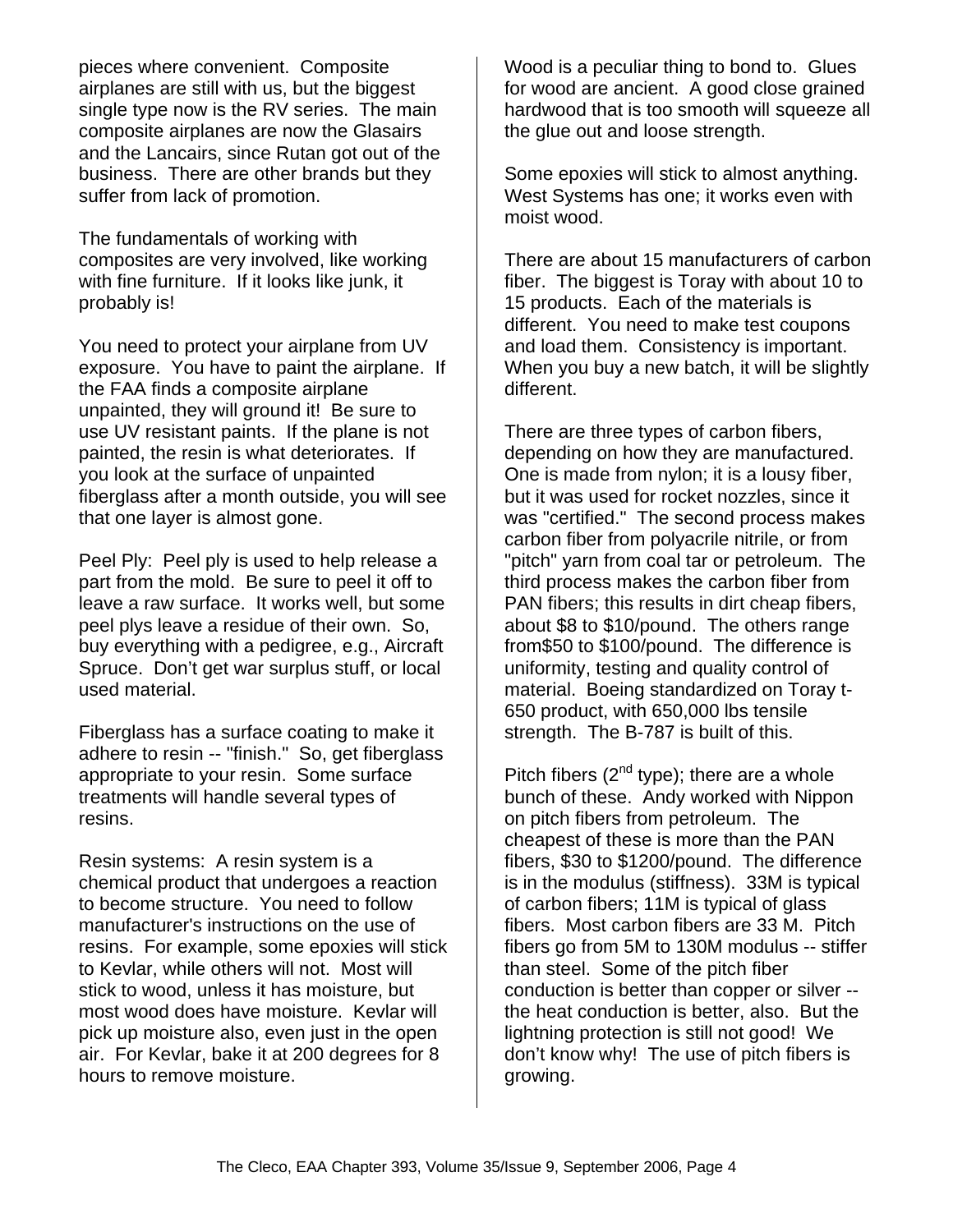The first use of carbon fibers was as golf club shafts. It seemed brittle -- it shattered when it broke. Now carbon fiber is tougher than glass structures (in the last 10 years). Now there is lots of carbon fiber in Indy Race cars for crash resistance toughness! If you are using carbon fiber, get the new stuff, not the old. 10 years younger is much better.

Honeycomb: He consults for a small company in Livermore. They have a most expensive process for honeycomb. Each ribbon is three plys. Aluminum honeycomb is \$10 to \$20/board foot; Fiberglass is \$50 to \$100/board foot; their product is \$500 to \$1000/board food, but for a space vehicle it is cost effective.

Fiberglass -- there are so many faces to it. In the boat business, most boats are fiberglass, but at a low quality level. Boats use E glass, as do airplanes. Boat hulls are 10x heavier than aircraft. The fiber is much thicker. Aircraft structures are much different. There are more different kinds of fiberglass than there are different kinds of carbon fiber. Most of the differences is in the size of the yarns and the fibers in the yarn. Yarn is made of "singles" -- one group of fibers. Type 7781 is a "single." Type 181 is three ply yarn. The differences are substantial -- use the right material, and after design and test, freeze the material.

Resins and solvents -- all these materials are toxic. Safety Poxy was bad! Some are better, some are worse. Tooling resins are particularly bad --- wear rubber gloves, use a breathing mask, and use an air exhaust system.

Questions and Answers: Q; Phil has used vinyl resin on his Glasair; does it bother anybody? A: Yes, polyesters are bad too.

Q: Bob Belshe: regarding bonding to wood, is there any work about our wooden firewalls bonded to fiberglass on the back?

A: Don't worry; the firewalls are lightly loaded; their primary purpose is for fire. After the epoxy has cured, moisture in the wood is not a problem.

Q: Fred Egli: Peel ply -- some have said it is not necessary to sand after removing it? A: You should sand after it -- some peel plys have contaminants.

Q: Does peel ply provide a textured surface? A: No. Peel ply is to get rid of mold release. You should sand down to "see" the underlying fibers, but not "cut" them.

Q: Pete Wiebens: Can we get peel ply from fabric stores? It sticks really well -- too well, it wasn't peel ply.

A: The finish on fabrics is linseed oil! Get certified stuff from good suppliers.

Q: Is there a shelf life to resin? A: Yes

Q: Is there a shelf life to fiberglass? A: It's indefinite, and generally not a problem. The stuff from Aircraft Spruce would not be a problem.

Q: What's the lifetime of raw glass, not painted?

A: A fabricated piece is ok for 30 years. The finish on the cloth is pretty durable.

Q: With boat parts, there was trouble with sticking.

A: They may not have been cleaned. Clean in an 800 degree oven for 2 days; then a surface treatment. Don't use unfinished glass. To weave glass, they use starch and linseed oil. Without cleaning, it won't stick.

Q: What about gel coats?

A: They are used lots in boats. It gives a beautiful finish -- spray it on, mold it, and you're done! But they are too heavy for aircraft. The Glasair I used it. Some airplanes use it on minor parts.

Q: What fiber is used in the Cirrus?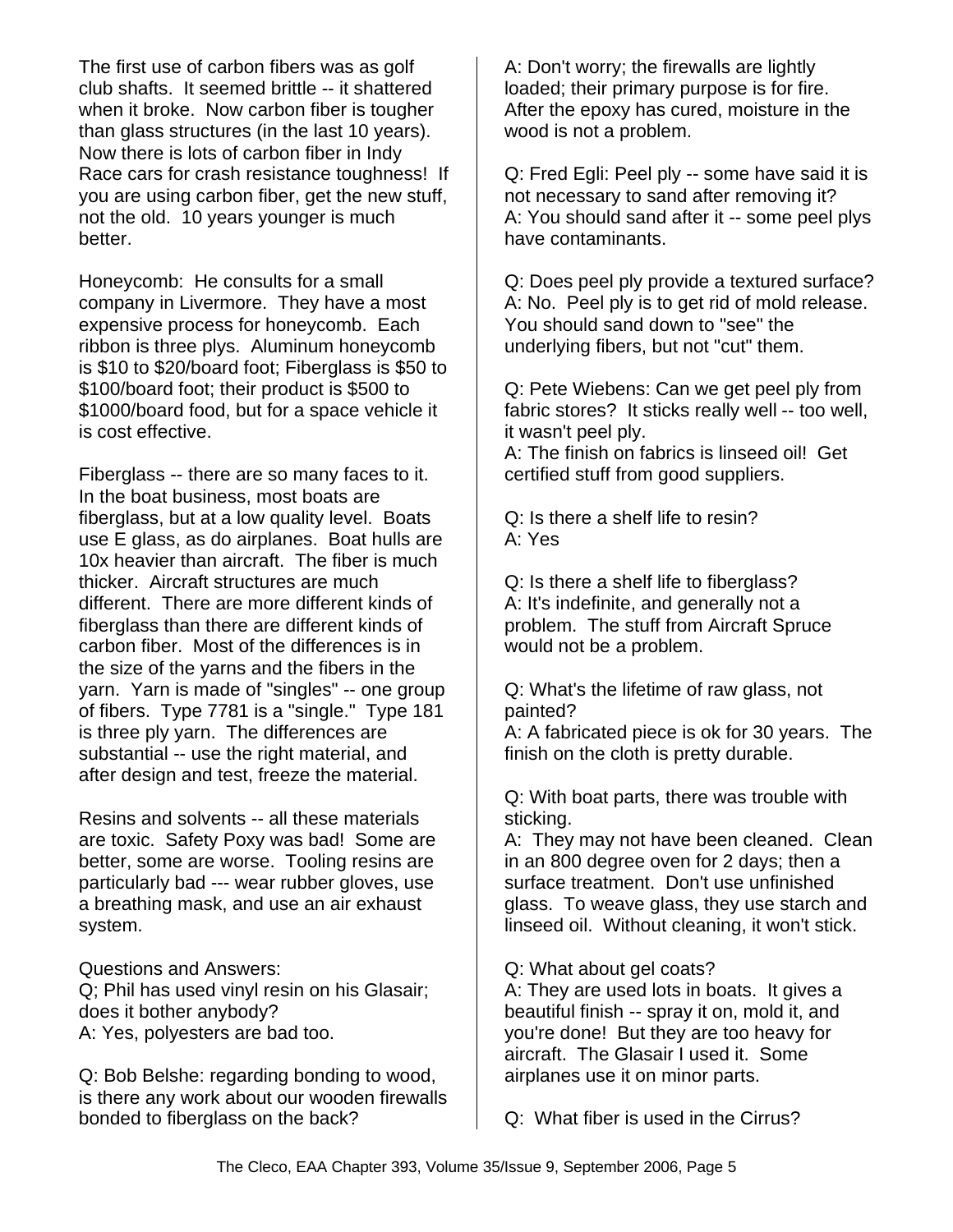Q: Is there a life limit? A: With proper finish it should last 60 years fine. But hangar it for sure.

Q: Duane Allen: He has seen where they put holes in a carbon fiber firewall for cables and they shorted and began to smoke! He's also seen where the airplane was put out in the sun and the wings began to sag from the heat.

A: That's a problem with room temperature cure -- it needs a post cure.

Primers don't have UV protection -- you need finish coats.

Q: Rob Hadley: His designer says paint his airplane white only. A: Andy agrees.

Q: Pete Wiebens visited Burt Rutan, who had a blue plane. It was too hot.

Q: Don Baldwin: With a gel coat do you sand it off before bonding? A: Yes.

Q: Bob Belshe: He has spider web like cracks in his paint? A: Always investigate cracks -- but it may be just paint -- watch it.

Q: Fred Egli: With time, the weave of the fabric shows through the paint? A: He doesn't know why this happens.

#### **Introductions**

Ken McKenzie revealed that he has yet to put any rivets in his Glastar. He enjoyed a week at Oshkosh.

Harvard Holmes is working on the fuel lines in his Lancair IV-P.

Harry Heckman related a bad landing in his Lancair 235. He went off the runway at Pine Mountain Lake at the end of his landing roll

when the plane veered strongly to the left. He hit a taxiway embankment that knocked the wheels off the nose and left main. As it settled it broke the prop. Harry was unhurt. With the help of a forklift from Dick Collier Aviation, the plane was moved to a hangar. All the damage to the plane was mechanical; there were no delaminations at all. Harry decided a long time ago that if something like this happened, he did not want to rebuild the airplane. He will sell the plane to Mike Crouther in Petaluma, a friend of his mentor, Mike Maxwell.

Stanford Chan from the Concord Flying Club came with Pete Wiebens.

Pete Wiebens is down to two airplanes. He's still working on the Glasair III, and he has a Cessna 150, also in pieces. Pete departed for OSH with Mike Welsh(?) in the Glasair I that Mike bought from him, but they had brake problems at Evanston, Wy (did a 360 on the runway), than a bad check valve in a fuel vent line, and then heavy turbulence. Eventually they "bagged it" and returned to CCR.

Bob Belshe has a Lancair 235/320 with 740 hours on it. He bought it 10 years ago. It's been quite reliable lately, except for a broken EGT probe.

Duane Allen now has 3 airplanes. The TR182 needs a new AI. The Lancair ES came out of the upholstery shop on Saturday. The Cardinal is still waiting for panel work. Duane is working less now, so he should have more time…

Fred Egli has a Lancair IV. He just spent a couple of days in Truckee. The plane runs well and is comfortable. He has 650 hours in 8 years.

Phil Jenkins has a Glasair II RG with 600 hours in 13 years.

Keith Martz has a Comanche. He's been doing electrical work for his hangar to make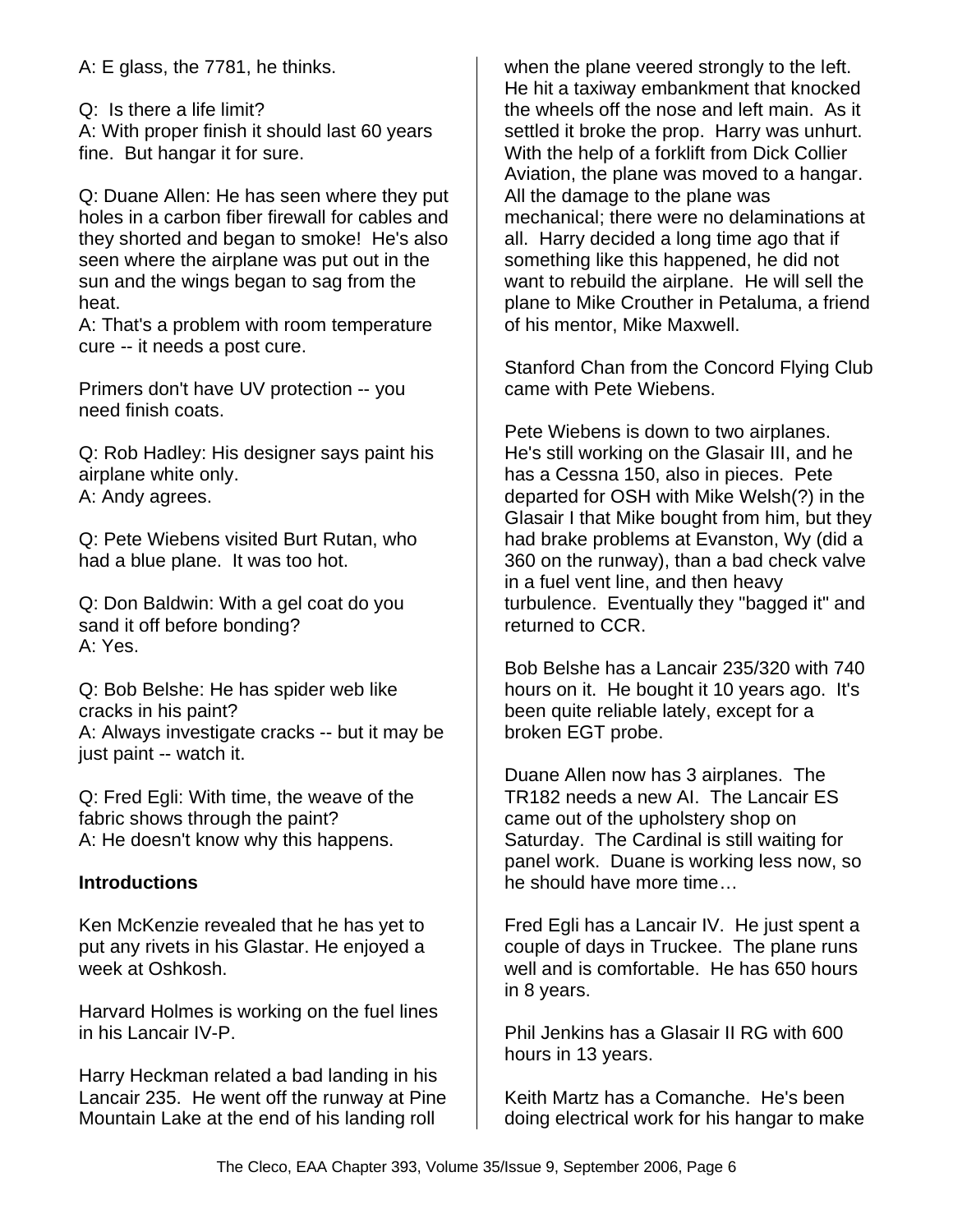the county happy. He converted from 220 V back to 110 V, then got it signed off. "Ask for Marie Taylor." He did not have to move all the outlets to 5' above the floor. [Pete Wiebens noted that the 5' requirement is only for maintenance facilities, which we are not.]

Don Baldwin is working on a Sonex, a low wing 2 place plane with a VW engine. He noted that deviations are expensive -- he's using a fuel injection system from Calgary that's \$2000. He's putting together a glass panel: \$108 for fuel flow, a small solid state unit for bank and attitude, a unit in the engine compartment that combines engine instrumentation into one 4 wire bundle (made in southern California), and an Easypilot autopilot.

Chris Bristow is working on a Bearhawk. He finished the ribs on July  $4<sup>th</sup>$ , after working on them for a year.

#### **EAA 393 Board Meeting**

September 7, 2006 Attending: Ken McKenzie, Scot Stambaugh, Louis Goodell, Harvard Holmes, Guy Jones

- We reviewed the schedule of speakers, noted elsewhere in the newsletter.
- Debrief on the open house: our stuff went well.
- Next July's picnic: the trees have grown so the shade is nice. Let's have it again at the airport behind Budget Rent-A-Car.
- Pat Peters would like to be replaced as Young Eagles Chairman. We need to find candidates…
- Harvard asked for ideas for fly outs: Santa Rosa - check on radial engine rebuilders; Shafter Minter field has Reno racers; Shelville has a monthly hot dog feed?; Little River has a restaurant on the cliff?; Boonville - (not really); Columbia has a lot of stuff - figure out how to find it.

• Deadline for Cleco is 2 weeks before each meeting.

• There was a brief discussion of the "Presidents Perspective" appearing this time.

**EAA 393 Treasurer's Report** September 16, 2006

Checking \$1349.25 and money market  $$2627.63$ ; total = \$3976.88



**The Experimental Aircraft Association Chapter 393 of Concord, CA** P.O. Box 272725 Concord, CA 94527-2725

Web page: http://www.eaa393.org/ Email: nle@eaa393.org (with a copy to webmaster@eaa393.org please)

| <b>Officers for 2006-2007</b>     |                       |
|-----------------------------------|-----------------------|
| President:                        | Ken McKenzie          |
| pres@eaa393.org                   | 925 283 3119          |
| Vice President:                   | Scot Stambaugh        |
| veep@eaa393.org                   | 925 962 0255          |
| Secty/Treas                       | Louis Goodell         |
| secty@eaa393.org                  | 925 682 4198          |
| Newsletter Ed.                    | <b>Bob Rudolph</b>    |
| (Acting                           | Harvard Holmes)       |
| webmaster@eaa393.org 510 526 5347 |                       |
| Board Chairman                    | Peter Degl'Innocenti  |
| $\cosh$ @eaa393.org               | 925 756 6172          |
| <b>Tech. Counselor</b>            | <b>Rick Lambert</b>   |
| <u>tc@eaa393.org</u>              | 925 689 3799          |
| <b>Young Eagles</b>               | <b>Pat Peters</b>     |
| yec@eaa393.org                    | 925 930 6447          |
| Photographer                      | Tom Howard            |
| photog@eaa393.org 925 933 6015    |                       |
| Membership                        | Bob Belshe            |
| members@eaa393.org 925 376 7677   |                       |
| Webmaster                         | <b>Harvard Holmes</b> |
| webmaster@eaa393.org 510 526 5347 |                       |